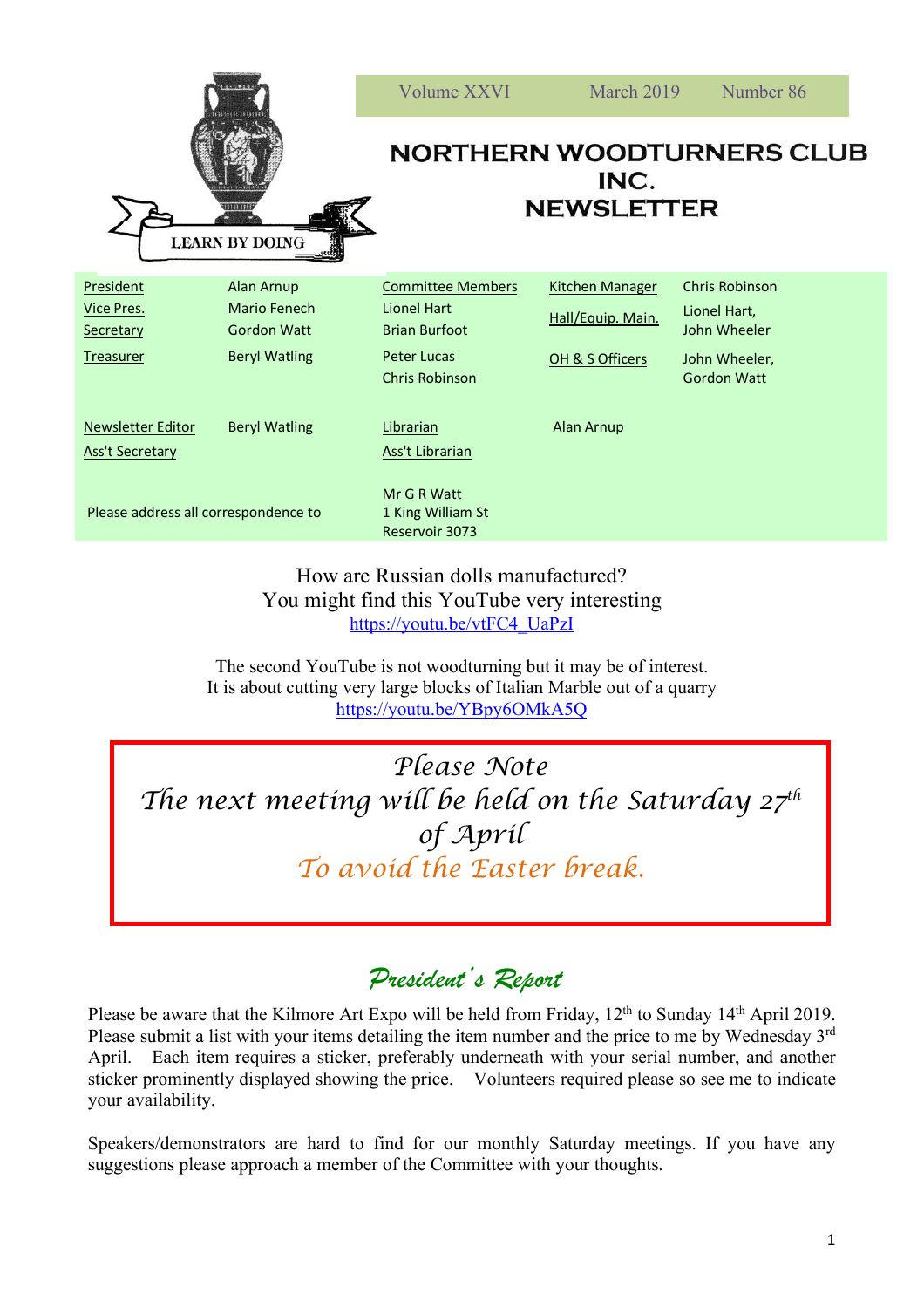I overheard two new members talking at the club last week in which one said, "I am really enjoying this" as they discussed their woodturning efforts. That was good to hear and many thanks to those who have been assisting them.

We look forward to the return of our Treasurer, Beryl Watling, as she comes back from a cruise to New Zealand. We also trust that a couple of our Sick List members are recovering and ready to return to the club soon.

Lionel Hart made a novelty toy which involved moving parts and marbles. He brought it to the club last Wednesday. Unfortunately, our turn up for the day was lighter than usual so a few missed out on seeing it. Full credit to Lionel for his attention to detail with it – well done!

We will not be submitting items for Bridgewater Lakes Retirement Village this year. Our sales at the last one were fairly poor and unfortunately there is only a couple of weeks gap between it and the Kilmore Art Expo which would make it awkward to arrange lodgements.

A little note for those who drop shavings on the floor when you get home: You can generally tell a lot about a woman by her hands. For instance, if they are around your neck you can assume she is upset with you.

Cheers, Alan

## *Show N Tell*



Joe Van Koeverden has made these bud vases from burls and finished them with Livos Oil.



Gordon Watt has made this Lidded Container from Hawthorn and finished it Livos Oil. There is also a texturing band.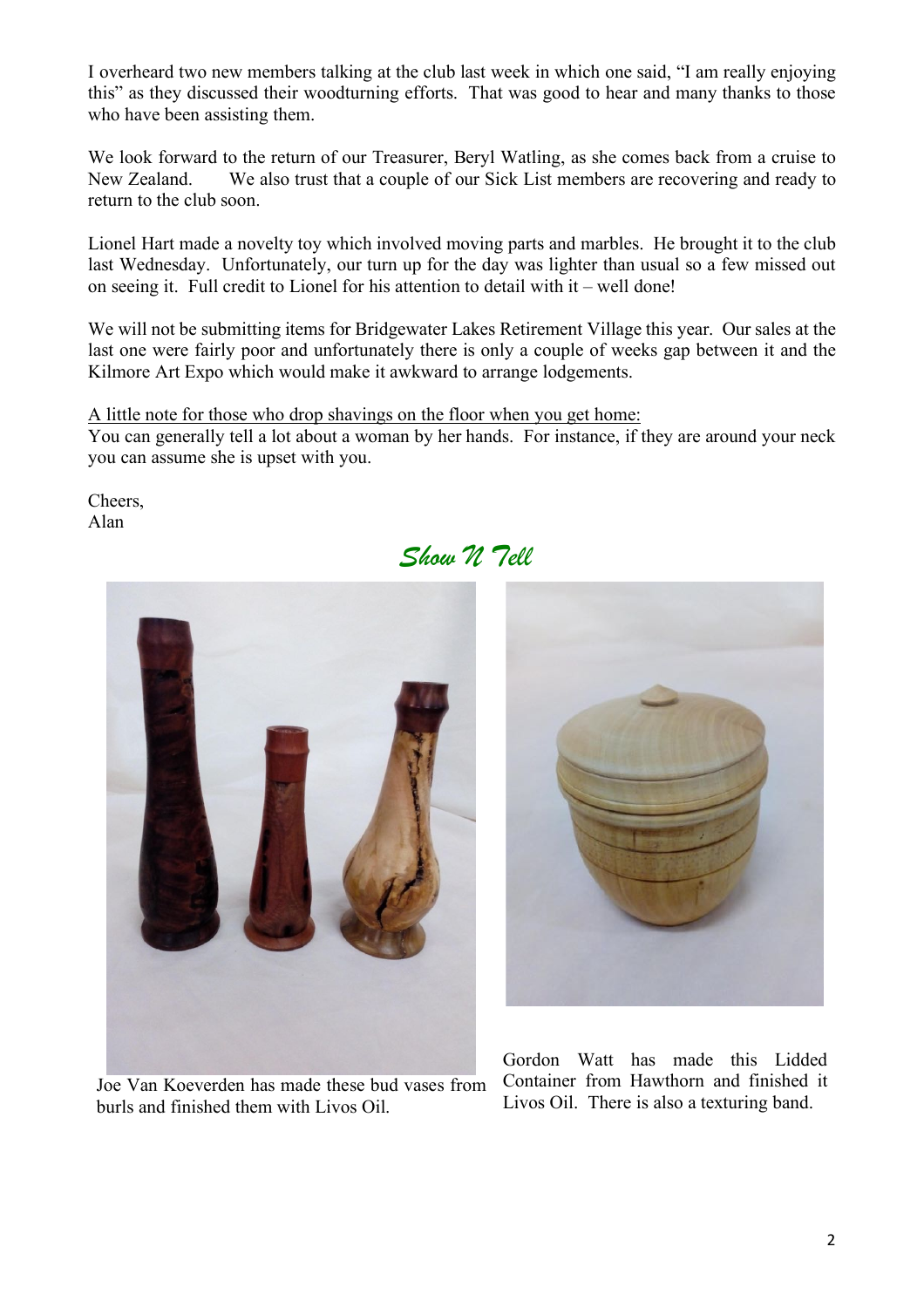

Mario Fenech has made this box from laminated timber.



Chris Robinson has made this bowl fro Americal Walnut and finished it with Shellawax.

## *Calendar for 2018-2019*

- $12<sup>th</sup> 14<sup>th</sup>$  April Kilmore Art Expo.
- $14<sup>th</sup> 16<sup>th</sup>$  June The Australian Woodturning Exhibition. Kingston Town Hall.
- $19<sup>th</sup> 21<sup>st</sup>$  July Forest Edge. Fully catered, booking essential.
- 23<sup>rd</sup> -25<sup>th</sup> August Timber, Tools & Artisan Show. At Melbourne Show Grounds, Ascot Vale.
- $13<sup>th</sup> 15<sup>th</sup>$  September Phillip Island weekend. Fully catered, booking essential.
- $21$ <sup>st</sup>  $22$ <sup>nd</sup> September Ballarat Woodworkers show.
- $26<sup>th</sup> 27<sup>th</sup>$  October Goulburn Valley woodworkers show. This year will be held at the Macintosh Pavilion, Shepparton Showgrounds.